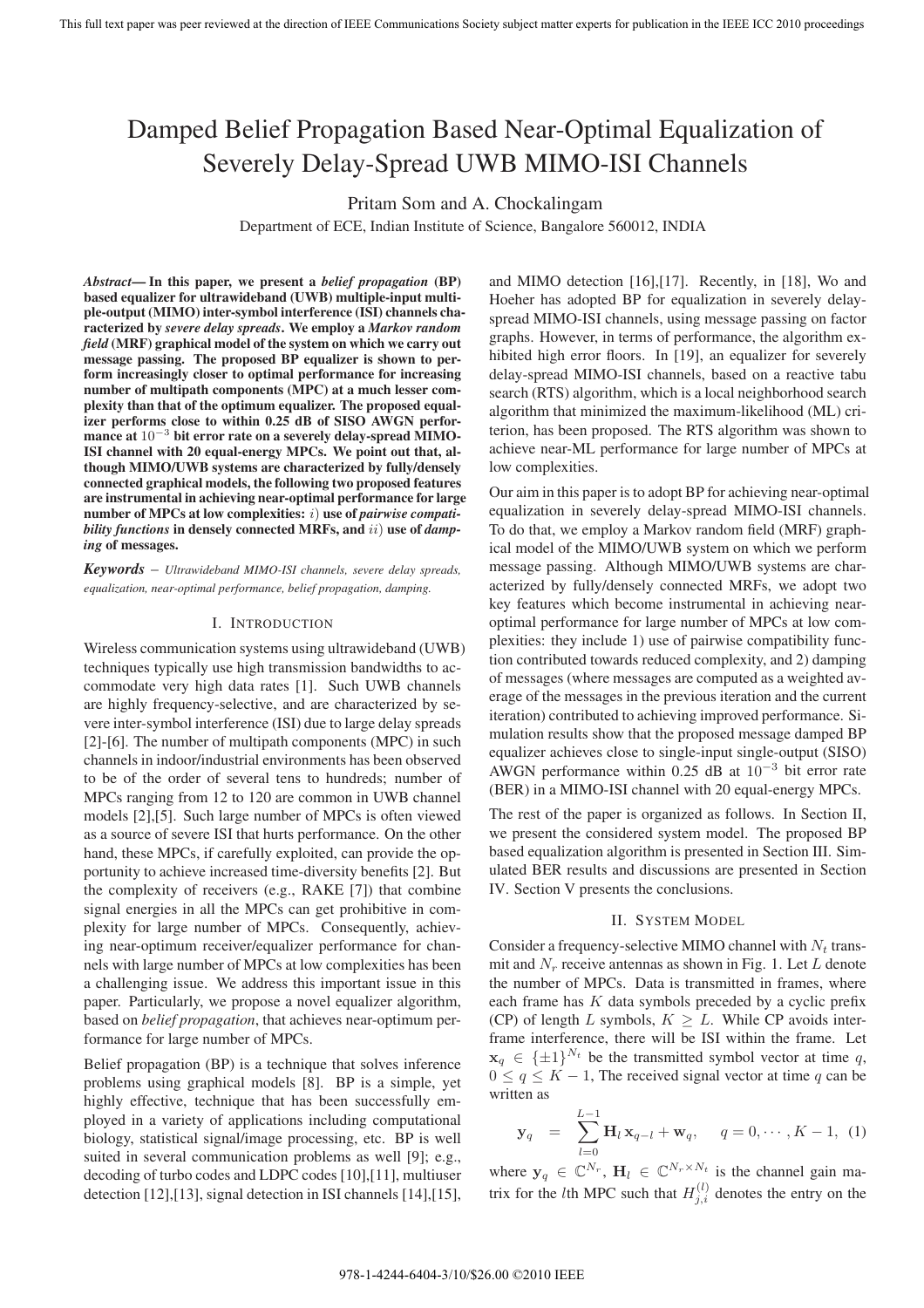

Fig. 1. MIMO-ISI Channel Model.

*j*th row and *i*th column of the  $H_l$  matrix, i.e.,  $H_{j,i}^{(l)}$  is the channel from *i*th transmit antenna to the *j*th receive antenna on the *l*th MPC. The entries of  $H_l$  are assumed to be random with distribution  $CN(0, 1)$ . It is further assumed that  $H_l$ ,  $l = 0, \dots, L - 1$  do not change for one frame duration.  $\mathbf{w}_q \in \mathbb{C}^{N_r}$  is the additive white Gaussian noise vector at time q, whose entries are independent, each with variance  $\sigma^2$ . The CP will render the linearly convolving channel to a circularly convolving one, and so the channel will be multiplicative in frequency domain. Because of the CP, the received signal in frequency domain, for the ith frequency index ( $0 \le i \le K - 1$ ), can be written as

$$
\mathbf{r}_i = \mathbf{G}_i \mathbf{u}_i + \mathbf{v}_i, \tag{2}
$$

where  $\mathbf{r}_i = \frac{1}{\sqrt{K}} \sum_{q=0}^{K-1} e^{\frac{-2\pi i q i}{K}} \mathbf{y}_q$ ,  $\mathbf{u}_i = \frac{1}{\sqrt{K}} \sum_{q=0}^{K-1} e^{\frac{-2\pi i q i}{K}} \mathbf{x}_q$ ,  $\mathbf{v}_i = \frac{1}{\sqrt{K}} \sum_{q=0}^{K-1} e^{\frac{-2\pi \mathbf{j} q i}{K}} \mathbf{w}_q$ ,  $\mathbf{G}_i = \sum_{l=0}^{L-1} e^{\frac{-2\pi \mathbf{j} l i}{K}} \mathbf{H}_l$ , and  $\mathbf{j} = \sqrt{-1}$ . Stacking the K vectors  $\mathbf{r}_i$ ,  $i = 0, \dots, K-1$ , we write

$$
\mathbf{r} = \underbrace{\mathbf{G}\mathbf{F}}_{\triangleq \mathbf{H}_{eff}} \mathbf{x}_{eff} + \mathbf{v}_{eff}, \tag{3}
$$

where

$$
\mathbf{r} = \begin{bmatrix} \mathbf{r}_0 \\ \mathbf{r}_1 \\ \vdots \\ \mathbf{r}_{K-1} \end{bmatrix}, \quad \mathbf{G} = \begin{bmatrix} \mathbf{G}_0 & & & & 0 \\ & \mathbf{G}_1 & & & 0 \\ & & \ddots & & \\ & & & \mathbf{G}_{K-1} \end{bmatrix},
$$
\n
$$
\mathbf{x}_{eff} = \begin{bmatrix} \mathbf{x}_0 \\ \mathbf{x}_1 \\ \vdots \\ \mathbf{x}_{K-1} \end{bmatrix}, \quad \mathbf{v}_{eff} = \begin{bmatrix} \mathbf{v}_0 \\ \mathbf{v}_1 \\ \vdots \\ \mathbf{v}_{K-1} \end{bmatrix},
$$
\n
$$
\mathbf{F} = \frac{1}{\sqrt{K}} \begin{bmatrix} \rho_{0,0} \mathbf{I}_{N_t} & \rho_{1,0} \mathbf{I}_{N_t} & \cdots & \rho_{K-1,0} \mathbf{I}_{N_t} \\ \vdots & \vdots & \cdots & \vdots \\ \rho_{0,K-1} \mathbf{I}_{N_t} & \rho_{1,K-1} \mathbf{I}_{N_t} & \cdots & \rho_{K-1,1} \mathbf{I}_{N_t} \end{bmatrix}
$$
\n
$$
= \frac{1}{\sqrt{K}} \mathbf{D}_K \otimes \mathbf{I}_{N_t},
$$

where  $\rho_{q,i} = e^{\frac{-2\pi j q i}{K}}$ ,  $\mathbf{D}_K$  is the K-point DFT matrix and  $\otimes$ denotes the Kronecker product. Equation (3) can be written in an equivalent linear vector channel model of the form

$$
\mathbf{r} = \mathbf{H}\mathbf{x} + \mathbf{v}, \tag{4}
$$

where  $\mathbf{H} = \mathbf{H}_{eff}$ ,  $\mathbf{x} = \mathbf{x}_{eff}$ , and  $\mathbf{v} = \mathbf{v}_{eff}$ .

The goal is to obtain an estimate of vector **x**, given **r** and the knowledge of **H**. The optimal maximum aposteriori probability (MAP) detector enumerates the joint posterior distribution

$$
p(\mathbf{x}|\mathbf{r}, \mathbf{H}) \propto p(\mathbf{r}|\mathbf{x}, \mathbf{H}) p(\mathbf{x}), \tag{5}
$$

and marginalizes out each variable as

 $p(x_i|\mathbf{r}, \mathbf{H}) = \sum_{x_{-i}} p(\mathbf{x}|\mathbf{r}, \mathbf{H})$ , where  $x_{-i}$  stands for all entries of **x** except  $x_i$ . The MAP estimate of the bit  $x_i$ ,  $i =$  $1, \cdots, KN_t$ , is then given by

$$
\widehat{x}_i = \arg \max_{a \in \{\pm 1\}} p(x_i = a \mid \mathbf{r}, \mathbf{H}), \tag{6}
$$

whose complexity is exponential in  $KN_t$ . In the following section, we present the proposed low-complexity BP equalization algorithm for the linear vector channel model in (4).

#### III. PROPOSED EQUALIZATION USING BP ON MRFS

Among the well known graphical models including Bayesian belief networks, factor graphs and MRFs, we use pairwise MRF representation [8] of the linear vector channel in (4).

Consider a pairwise MRF [8] in which the  $x_i$ 's denote underlying *hidden* variables on which the observed variables y*i*'s are dependent. Let the dependence between the hidden variable x*<sup>i</sup>* and the explicit variable y*<sup>i</sup>* be represented by a *joint* compatibility function  $\phi_i(x_i, y_i)$  (also called as 'evidence' of  $x_i$ ). The dependence between  $x_i$  and  $x_j$  is represented by the function  $\psi_{i,j}(x_i, x_j)$ , where  $x_i, x_j$  are variables connected by an edge in the MRF. The joint distribution of the hidden and explicit variables is

$$
p(\mathbf{x}, \mathbf{y}) \propto \prod_{i,j} \psi_{i,j} (x_i, x_j) \prod_i \phi_i (x_i, y_i). \quad (7)
$$

Since  $y_i$ 's are fixed, we can drop them in the above equation and write

$$
p(\mathbf{x}) \propto \prod_{i,j} \psi_{i,j} (x_i, x_j) \prod_i \phi_i (x_i). \qquad (8)
$$

We need expressions for the clique potentials,  $\psi_{i,j}(x_i, x_j)$ , and the joint compatibility functions,  $\phi_i(x_i)$ , for the system of interest, namely the linear vector channel in (4). For an MRF with V nodes, E edges, and  $\pm 1$  variables with pairwise interactions, the joint distribution of the variables can be written in the form [21]

$$
p(\mathbf{x}) \propto \exp\left\{ \left( \sum_{\{i,j\} \in E} J_{i,j} x_i x_j + \sum_{i \in V} \theta_i x_i \right) \right\},\quad(9)
$$

for some choice of the parameters  $J_{i,j} \in \mathbb{R}$  (referred to as 'couplings') and  $\theta_i \in \mathbb{R}$  (referred to as the 'local fields'). The choice of the coupling and local field parameters is domain (i.e., system) specific. Comparing the expressions in (8) and (9), we can write the compatibility functions in terms of the coupling and local field parameters as

$$
\psi_{i,j}(x_i, x_j) \propto \exp\left(J_{i,j}x_i, x_j\right), \quad (10)
$$

$$
\phi_i(x_i) \quad \propto \quad \exp\left(\theta_i x_i\right). \tag{11}
$$

Consequently, we need to choose expressions for parameters  $J_{i,j}$  and  $\theta_i$  in order to obtain the compatibility functions.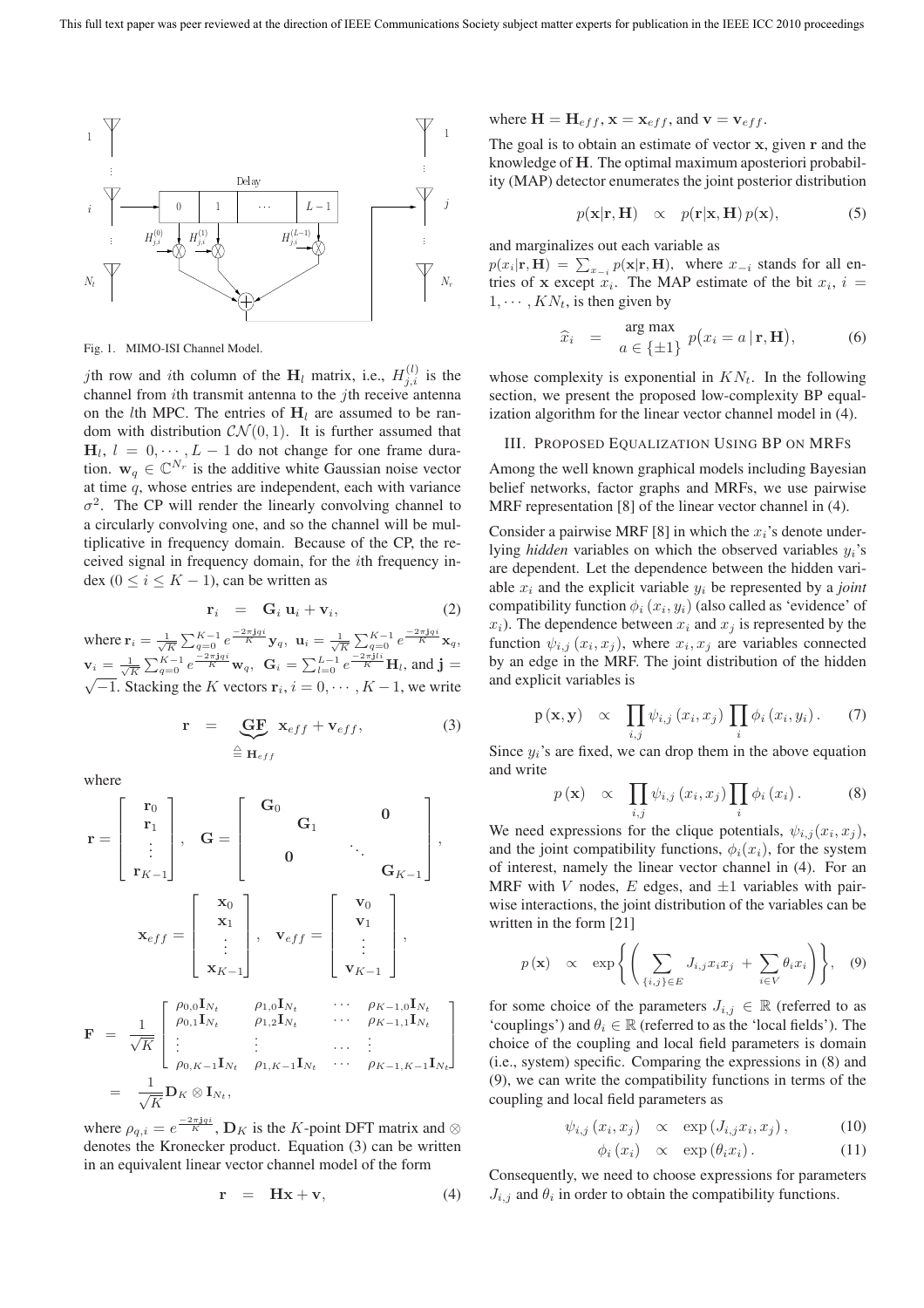For the linear vector channel in (4) with Gaussian noise **v** ∼  $\mathbb{C}\mathcal{N}$  (0,  $\sigma^2$  I), given **x** and **H**, **r** is a complex Gaussian random vector with mean  $\mathbf{Hx}$  and covariance  $\sigma^2 \mathbf{I}$ . Therefore,

$$
p(\mathbf{r}|\mathbf{x}, \mathbf{H}) \propto \exp\left\{ \frac{- (\mathbf{r} - \mathbf{H}\mathbf{x})^H (\mathbf{r} - \mathbf{H}\mathbf{x})}{\sigma^2} \right\}
$$
  
= 
$$
\exp\left(-\frac{1}{\sigma^2} \mathbf{r}^H \mathbf{r}\right) \exp\left(\frac{2}{\sigma^2} \Re\left\{\mathbf{x}^H \mathbf{H}^H \mathbf{r}\right\}\right)
$$
  

$$
\exp\left(-\frac{1}{\sigma^2} \mathbf{x}^H \mathbf{H}^H \mathbf{H}\mathbf{x}\right). \tag{12}
$$

Also, assuming the symbols in **x** are all independent,

$$
p(\mathbf{x}) = \prod_{i} p(x_i). \tag{13}
$$

Substituting  $(12)$  and  $(13)$  in  $(5)$ ,

$$
p(\mathbf{x}|\mathbf{r}, \mathbf{H}) \propto \exp\left(\frac{2}{\sigma^2} \Re\left\{\mathbf{x}^H \mathbf{H}^H \mathbf{r}\right\}\right) \cdot \exp\left(-\frac{1}{\sigma^2} \mathbf{x}^H \mathbf{H}^H \mathbf{H} \mathbf{x}\right) \prod_i \mathbf{p}(x_i). \quad (14)
$$

Defining

$$
\mathbf{R} \stackrel{\triangle}{=} \frac{1}{\sigma^2} \mathbf{H}^H \mathbf{H}, \qquad (15)
$$
\n
$$
\mathbf{z} \stackrel{\triangle}{=} \frac{1}{\sigma^2} \mathbf{H}^H \mathbf{r}, \qquad (16)
$$

we can write

$$
p(\mathbf{x}|\mathbf{r}, \mathbf{H}) \propto \exp\left(2\,\mathbf{x}^H\mathbf{z} - \mathbf{x}^H\mathbf{R}\mathbf{x}\right) \prod_i p(x_i)
$$

$$
= \prod_i \exp\left(2x_i^H z_i + \ln\{p(x_i)\}\right) \prod_j \exp\left(x_i^H R_{i,j} x_j\right), \text{(17)}
$$

where  $z_i$  and  $R_{i,j}$  are the elements of **z** and **R**, respectively. As in [16], comparing (17) and the joint probability distribution in a MRF given by (8), we adopt the definitions of the coupling and local field parameters as  $J_{i,j} = -\Re\{R_{i,j}\}\$ and  $\theta_i = \Re\{z_i\}$ , and the compatibility functions as

$$
\phi_i(x_i) = \exp\left(x_i^H \Re\left\{z_i\right\} + \ln\left\{\mathbf{p}(x_i)\right\}\right) \tag{18}
$$

$$
\psi_{i,j}\left(x_i, x_j\right) = \exp\left(-x_i^H \Re\left\{R_{i,j}\right\} x_j\right). \tag{19}
$$

## *A. Message Passing*

The values of  $\phi$  and  $\psi$  given by (18) and (19) define, respectively, the variable and edge potentials of an undirected graphical model to which message passing algorithms (such as BP) can be applied to compute the marginal probabilities of the variables. BP tries to estimate the marginal probabilities of all the variables by way of passing messages between the local nodes.

A *message* from node j to node i is denoted as  $m_{j,i}(x_i)$ , and belief at node *i* is denoted as  $b_i(x_i)$ ,  $x_i \in \{\pm 1\}$ . The  $b_i(x_i)$ is proportional to how likely  $x_i$  was transmitted. On the other hand,  $m_{ii}(x_i)$  is proportional to how likely  $x_i$  thinks  $x_i$  was transmitted. The belief at node  $i$  is

$$
b_i(x_i) \propto \phi_i(x_i) \prod_{j \in \mathcal{N}(i)} m_{j,i}(x_i), \quad (20)
$$

where  $\mathcal{N}(i)$  denotes the neighboring nodes of node i, and the messages are defined as [8]

$$
m_{j,i}(x_i) \propto \sum_{x_j} \phi_j(x_j) \psi_{j,i}(x_j, x_i) \prod_{k \in \mathcal{N}(j) \setminus i} m_{k,j}(x_j).
$$
 (21)

Equation (21) actually constitutes an iteration, as the message is defined in terms of the other messages. So, BP essentially involves computing the outgoing messages from a node to each of its neighbors using the local joint compatibility function and the incoming messages and transmitting them.

## *B. Improvement through Message Damping*

In systems characterized by fully/highly connected graphical models, BP based algorithms may fail to converge, and if they do converge, the estimated marginals may be far from exact [21],[22]. It may be expected that BP might perform poorly in MIMO/UWB graphs due to the high density of connections. However, several methods are known in the literature, including *double loop methods* [23],[24] and *damping* [25],[26] which can be applied to improve things if BP does not converge (or converges too slowly).

In [25], Pretti proposed a modified version of BP with overrelaxed BP dynamics. At each step of the algorithm, the evaluation of messages is taken to be a weighted average between the old estimate and the new estimate. The weighted average could either be applied to the messages (resulting in *message damped BP*) or to the estimate of the probability distribution/beliefs of the variables (*probability/belief damped BP*), or to both messages and beliefs (*hybrid damped BP*). It is shown, in [25], that the probability damping BP can be derived as a limit case in which the double-loop algorithm becomes a single-loop one.

*Message Damped BP:* Denoting  $\widetilde{m}_{i,j}^{(t)}(x_j)$  as the updated mes-<br>case in iteration to kising delay and process the new message in iteration  $t$  obtained by message passing, the new message from node *i* to node *j* in iteration *t*, denoted by  $m_{i,j}^{(t)}(x_j)$ , is computed as a convex combination of the old message and the updated message as

$$
\widetilde{m}_{i,j}^{(t)}(x_j) \propto \sum_{x_i} \phi_i(x_i) \psi_{i,j}(x_i, x_j) \prod_{k \in \mathcal{N}(i) \backslash j} m_{k,i}^{(t-1)}(x_i), (22)
$$
\n
$$
m_{i,j}^{(t)}(x_j) = \alpha_m m_{i,j}^{(t-1)}(x_j) + (1 - \alpha_m) \widetilde{m}_{i,j}^{(t)}(x_j), (23)
$$

where  $\alpha_m \in [0, 1)$  is referred as the *message damping factor*. *Belief Damping:* Instead of damping the messages in each iteration, the beliefs of the variables can be computed in each iteration as a weighted average, as

$$
\widetilde{\mathbf{b}}_i^{(t)}(x_i) \propto \phi_i(x_i) \prod_{j \in \mathcal{N}(i)} m_{j,i}^{(t)}(x_i), \quad (24)
$$

$$
\mathbf{b}_i^{(t)}(x_i) = \alpha_b \mathbf{b}_i^{(t-1)}(x_i) + (1 - \alpha_b) \widetilde{\mathbf{b}}_i^{(t)}(x_i), \tag{25}
$$

where  $\alpha_b \in [0, 1)$  is referred to as the *belief damping factor*.

*Hybrid Damping:* As a more general damping strategy, we can update both the messages as well as the beliefs according to (23) and (25), respectively, in each iteration. Different combinations of  $(\alpha_m, \alpha_b)$  values specializes to different strategies; for e.g.,  $(\alpha_m = \alpha_b = 0)$  corresponds to Undamped BP,  $(\alpha_m \neq 0, \alpha_b = 0)$  corresponds to Message damped BP,  $(\alpha_m = 0, \alpha_b \neq 0)$  corresponds to Belief damped BP, and  $(\alpha_m \neq 0, \alpha_b \neq 0)$  corresponds to Hybrid damped BP. As we will see in the next section, *message damped BP* significantly improves the convergence and BER performance in the considered MIMO/UWB system.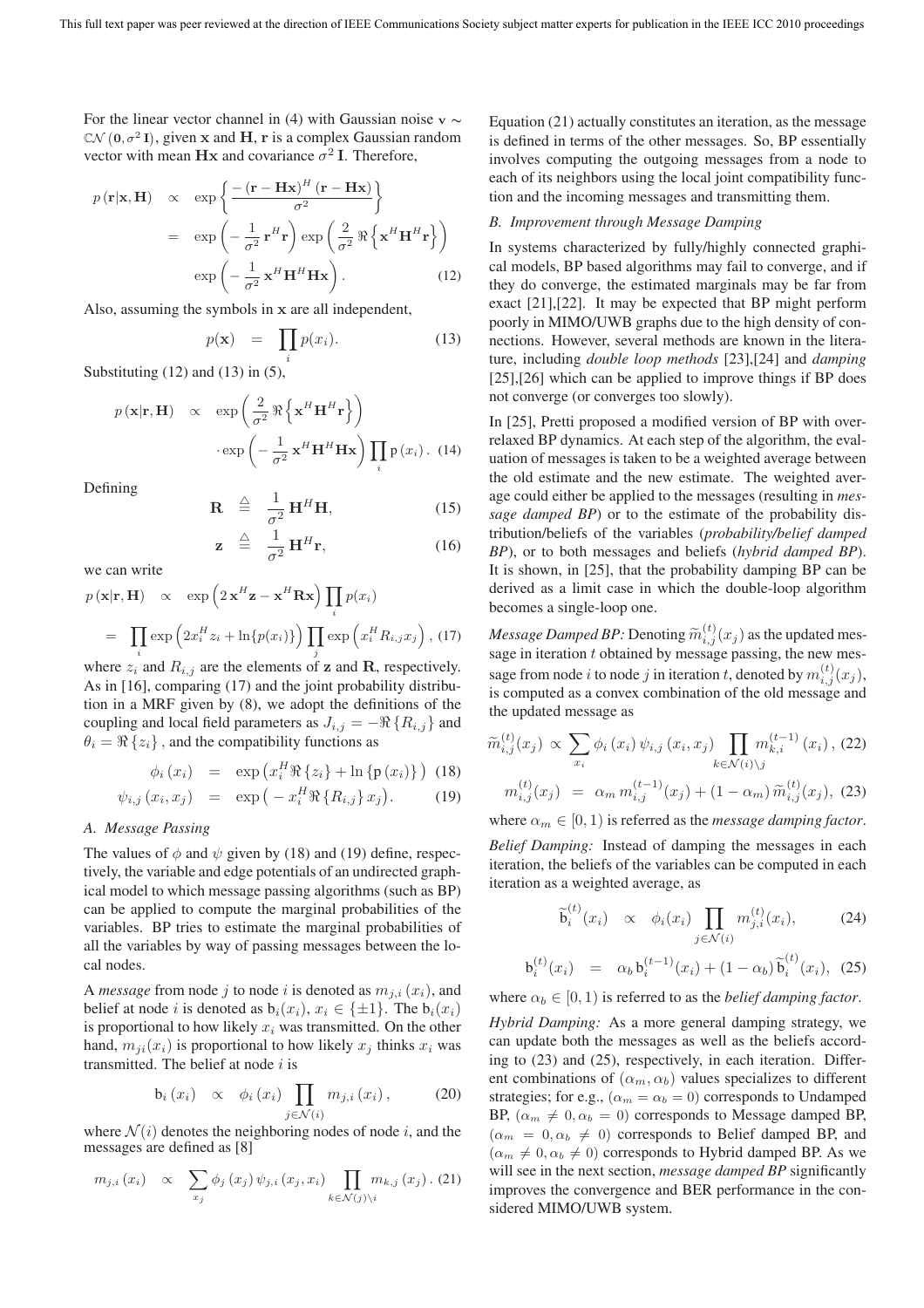## *C. Complexity*

The per-symbol complexity of calculating messages and beliefs in a single BP iteration is  $O(K^2 N_t^2)$  and  $O(K N_t)$ , respectively. Likewise, the per-symbol complexity of computing  $\phi$  and  $\psi$  is  $O(1)$  and  $O(KN_t)$ , respectively. The computation of **z** can be carried out with  $O(KN_r)$  per-symbol complexity. The computation of **R** involves computation of  $H<sup>H</sup>H$ , which involves two operations: 1) calculation of  $G<sup>H</sup>G$ , and 2) multiplication of  $\mathbf{F}^H$  and  $\mathbf{F}$  with  $\mathbf{G}^H\mathbf{G}$ . The operation 1) involves computation of  $\mathbf{G}_i^H \mathbf{G}_i$  for  $i = 0, \dots, K - 1$ . The computation of each  $\mathbf{G}_i^H \mathbf{G}_i$  has complexity  $O(N_t^3)$ . Therefore, the complexity of  $K$  such computation can be done in  $O(KN_t^3)$  complexity. Now, the total number of symbols transmitted is  $KN_t$ . So, the per-symbol complexity is  $O(N_t^2)$ . Likewise, the per-symbol complexity corresponding to operation 2) is  $O(K^2 N_t^2)$ . Since the number of BP iterations is much less than  $KN_t$ , the overall per-symbol complexity is of the algorithm is given by  $O(K^2 N_t^2)$ .

#### IV. SIMULATION RESULTS AND DISCUSSIONS

We evaluated the BER performance of the proposed BP equalizer in a  $4\times4$  MIMO V-BLAST system with BPSK, as a function of average received SNR per receive antenna,  $\gamma$ , through simulations. We have assumed uniform power delay profile  $(i.e., all the L paths are assumed to be of equal energy). We$ evaluated the performance for various number of delay paths, L, and frame sizes,  $K$ , keeping  $L/K$  constant. It is noted that the system becomes a 'large-dimension system' when L and K are increased, keeping  $L/K$  constant. As will be seen in Fig. 4, the proposed BP equalizer performs increasingly closer to the optimum performance for increasing number of dimensions (i.e., increasing  $L$  and  $K$ ). In all all the simulations, we have taken the number of MPCs, L, and the CP length to be the same.

*Effect of Damping:* In Fig. 2, we explore the effect of message damping and belief damping on the BER performance of the BP equalizer. Figure 2 shows the variation of the achieved BER as a function of the damping factor  $(\alpha_m)$  in the case of message damping, and  $\alpha_b$  in the case of belief damping) varied in the range 0 to 1 for  $N_t = N_r = 4$ , BPSK,  $\left| L \right|$  $10, K = 50$ , at an average received SNR of 6 dB. The number of BP iterations used is 10. From Fig. 2 it is can be seen that, message damping, depending on the choice of the value of  $\alpha_m$ , can significantly improve the BER performance of the BP algorithm. On the other hand, in case of belief damping, the BER performance fluctuates with varying  $\alpha_b$  and is worse than the optimum BER attained using message damping. This indicates that message damping is more effective than belief damping in the considered MIMO-ISI system. Hence, in all other simulations, we consider only message damping, i.e.,  $\alpha_m \neq 0, \alpha_b = 0.$ 

For the chosen set of system parameters in Fig. 2, the optimum value of  $\alpha_m$  is observed to be about 0.45, which gives about an order of BER improvement. This point of the benefit of message damping in terms of BER performance (and also in terms of convergence) is even more clearly brought out in Fig. 3, where we have compared the BER performance without damping ( $\alpha_m = 0$ ) and with damping ( $\alpha_m = 0.45$ ) for  $[L = 20, K = 100]$  at an SNR of 7 dB as a function of the number of BP iterations. It is interesting to see that without damping (i.e., with  $\alpha_m = 0$ ), the algorithm indeed shows 'divergence' behavior, i.e., BER increases as number of iterations increases beyond 4. Such divergence behavior is effectively removed by message damping, as can be seen from the BER performance achieved with  $\alpha_m = 0.45$ . Indeed the algorithm with damping ( $\alpha_m = 0.45$ ) is seen to be converge smoothly. It is also interesting to note that the algorithm converges to a BER which is quite close to the SISO AWGN BER (BER on SISO AWGN at 7 dB SNR is about  $7.8 \times 10^{-2}$  and the converged BER using damped BP is about  $1 \times 10^{-3}$ ). This shows the potential of message damping in improving BER performance and convergence of the algorithm when employed for equalization in the considered MIMO system on highly frequency selective channels. It is also noted that damping (as per (23)) does not increase the order of complexity of the algorithm without damping; the order of complexity without and with damping remains the same.

*Large-Dimension Behavior of the Algorithm:* Another interesting aspect of the proposed BP algorithm is its 'large-dimension behavior', which is illustrated in Fig. 4, where we have compared the BER performance of the algorithm as a function of SNR for three different combination values of L and K, keeping  $L/K$  constant. We have shown the BER plots for the following combination values of L and K:  $[L = 5, K =$ 25],  $[L = 10, K = 50]$ , and  $[L = 20, K = 100]$ . The number of BP iterations is 10 and the value of  $\alpha_m$  used is 0.45. We have also plotted the SISO AWGN performance, which can be viewed as a lower bound on the optimum equalizer performance. It can be seen that the performance of the proposed BP equalizer improves as  $L$  and  $K$  are increased keeping  $L/K$  same; a behavior we refer to as large-dimension behavior. The performance gets increasingly closer to SISO AWGN performance for increasing values of  $L$  and  $K$ ; for e.g., the gap between the BP equalizer performance and the SISO AWGN performance is only about 0.25 dB for 20 delay paths at BER of  $10^{-3}$ . This shows the ability of the proposed algorithm to achieve near-optimal performance for severely delay spread MIMO-ISI channels (i.e., large L).

#### V. CONCLUSIONS

Our new contribution in this paper is the successful adoption of BP for equalization on MRF graphical models of MIMO-UWB systems characterized by severe delay spreads. Two key proposed features contributed to achieving low complexity as well as near-optimal performance for large delay spreads: they include  $i$ ) use of pairwise compatibility function contributed towards reduced complexity, and ii) message damping contributed to achieving improved performance. Simulation results showed that the proposed BP equalizer achieved very close to (within 0.25 dB at  $10^{-3}$  BER) SISO AWGN performance for large number of multipath components.